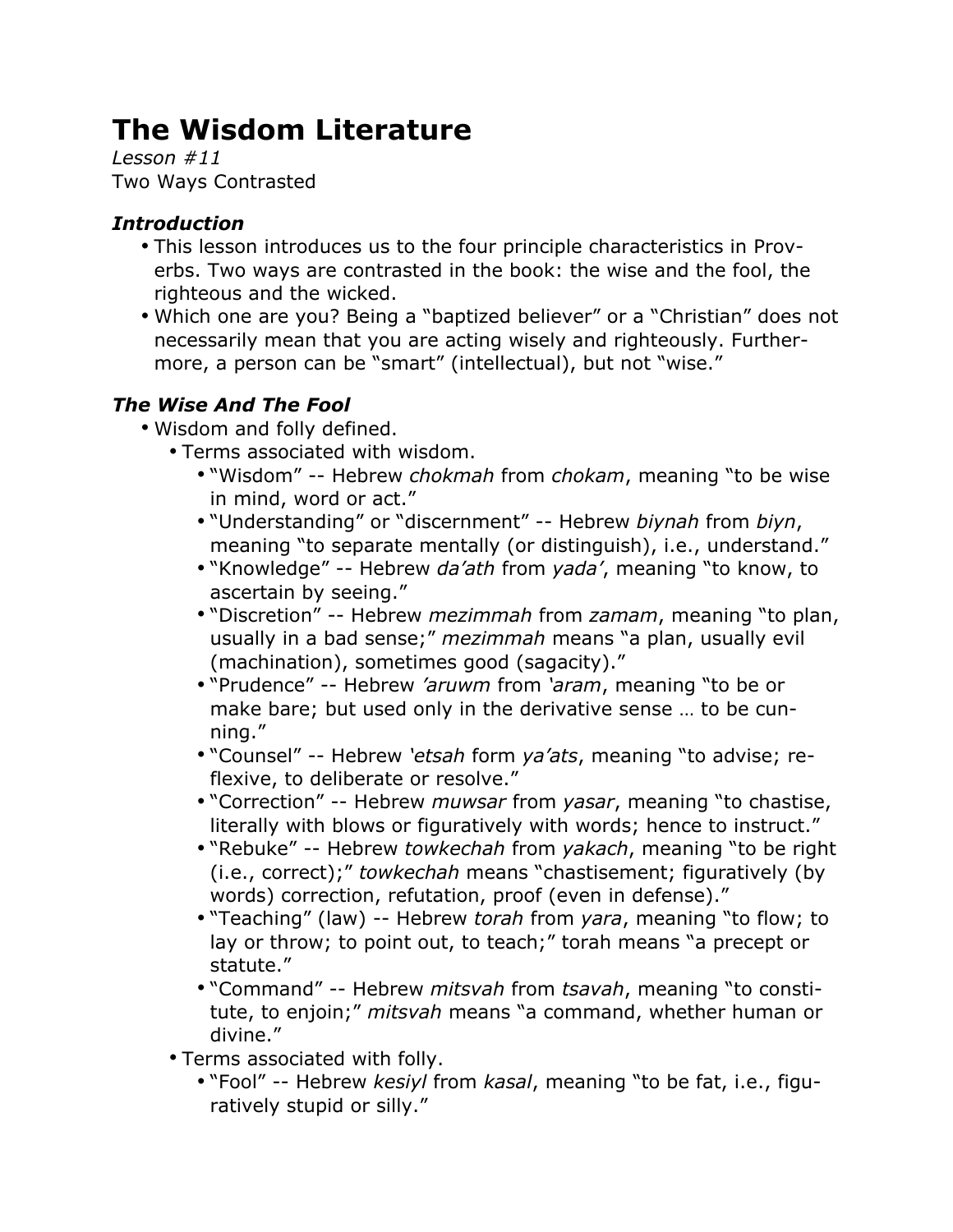- "Fool" -- Hebrew *'eviyl*, meaning "to be perverse; figuratively, silly."
- "Fool" -- Hebrew *nabal* from *nabel*, meaning "to wilt; generally to fall away, fail, faint; figuratively to be foolish or (morally) wicked;" *nabal* means "stupid; wicked (especially impious)."
- "Simple" -- Hebrew *pethiy* from *pathah*, meaning "to open, i.e., be roomy; usually figuratively to be simple or delude;" *pethiy* means "silly (i.e., seducible)."
- "Mocker," "scoffer" or "scorner" -- Hebrew *luwts*, meaning "to make mouths at, i.e., to scoff."
- "Sluggard" -- Hebrew *'atsel* from *'atsal*, meaning "to lean idly, i.e., to be indolent or slack."
- "Deceit," "liar" and "lying" -- "Deceit" comes from the Hebrew *mirmah* from *ramah*, meaning "to hurl; specifically to shoot; figuratively to delude or betray (as if causing to fall)." "Liar" comes from the Hebrew *kazab* meaning "to lie (i.e., deceive)." "Lying" comes from the Hebrew *sheqer* from *shaqar*, meaning "to cheat, i.e., be untrue (usually in words)."
- The way of wisdom.
	- Wisdom's invitation.
		- Wisdom should be sought out (1:20-21; 8:1-7; 9:1-6; 24:3-4).
		- Wisdom should be acquired (1:1-6; 4:1-5; 18:15; 19:20; 23:22-23).
		- Wisdom should be maintained (7:1-4; 8:32-34; 23:12, 19, 26).
	- Wisdom's characteristics.
		- The wise listen to wisdom (5:1-2; 16:21).
		- The wise benefit from good advice (11:14; 15:22; 20:18; 24:6).
		- The wise accept and value rebuke (15:31; 25:12).
		- The wise use self-control to appease anger and to avoid danger (16:14; 19:11; 23:1-3; 25:28).
		- The wise are righteous and just (2:20-22; 8:8-9).
		- The wise have inner power and strength (16:32; 21:22; 24:5).
		- The wise have protection (2:9-15; 4:6).
		- The wise find wisdom attractive and pleasant (1:8-9; 3:21-26; 4:8-13; 24:13-14; 27:9).
		- The wise value wisdom highly (3:1-2, 13-18; 4:7; 8:10-21; 16:16; 19:8; 20:15).
	- Wisdom's benefits.
		- Life and health (4:20-23; 6:20-23; 11:30; 13:14; 15:24).
		- Rejoicing parents (23:15-16, 24-25; 27:11).
	- Wisdom's rejection.
		- Disaster, calamity, distress and trouble (1:20-33; 19:27).
		- Discipline (15:10).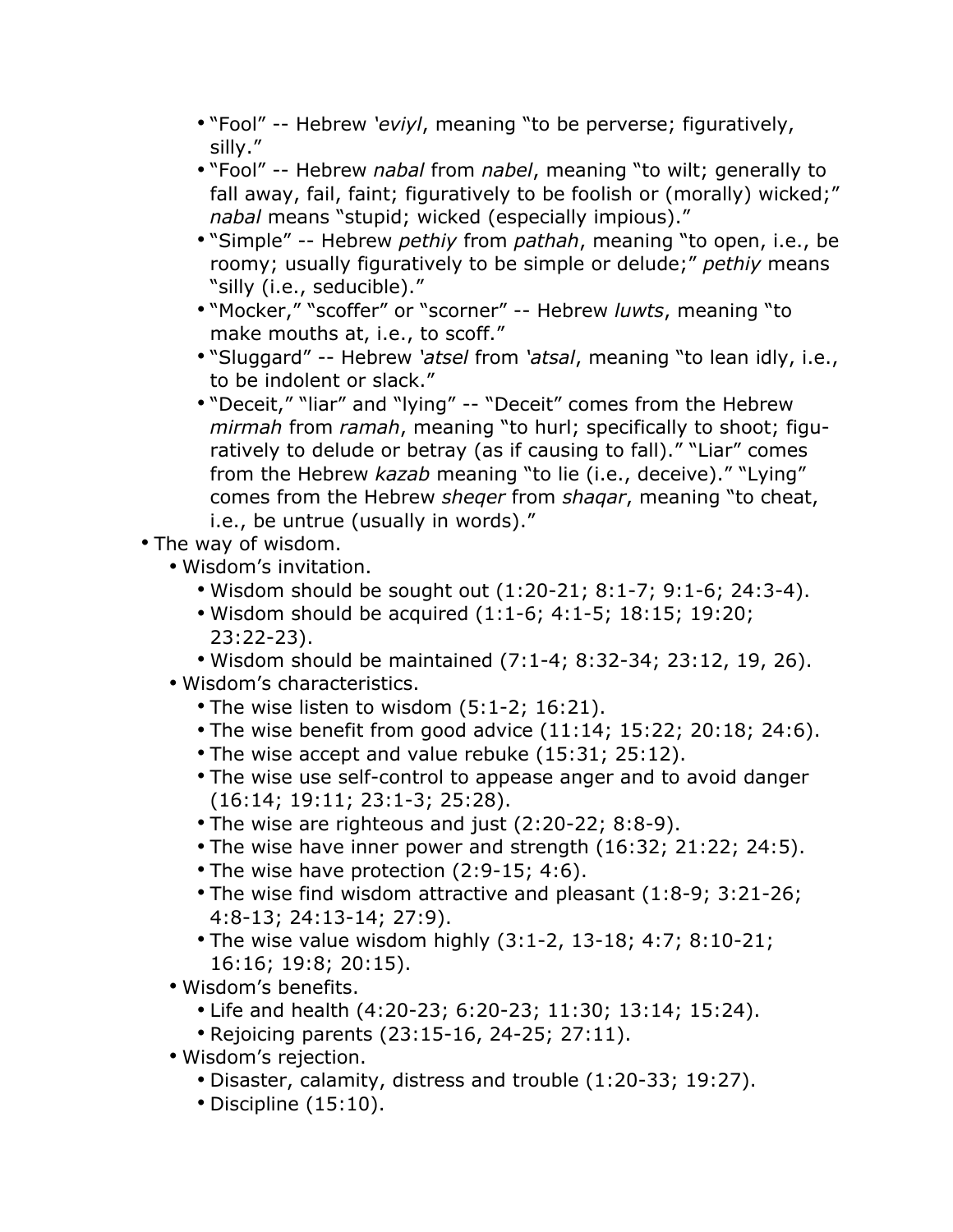- Death (1:32; 21:16).
- The way of folly.
	- Folly's characteristics.
		- The fool repeats his foolishness (26:11).
		- The fool has zeal without knowledge (19:2).
		- The fool rejects knowledge (14:7; 18:2; 23:9; 26:4-5).
		- The fool detests turning from evil (13:19; 24:8-9).
		- The fool is quick-tempered (14:17).
		- The fool is dangerous, quarrels, vexes and arouses hostilities (17;12; 22:10; 27:3; 30:32-33).
		- The fool is arrogant (17:7; 21:24; 26:12).
		- The fool is slanderous (10:18).
		- The fool is useless to others:
			- As a messenger (26:6).
			- As an employee (26:10).
		- The fool finds certain objects useless.
			- Money (17:16).
			- Luxury (19:10).
			- Honor (26:1, 8).
			- Proverbs (26:7, 9).
	- Folly's results.
		- The fool receives penalties, beatings and death (19:29; 20:30; 26:3; 27:22).
		- The fool comes to ruin (10:10).
		- The fool brings grief to his parents (17:21, 25; 19:13).
- Wisdom and folly contrasted.
	- The wise acquire wisdom with ease; the fool acquires wisdom with difficulty (14:6, 33; 24:7).
	- The wise enjoy wisdom; the fool enjoys evil (10:23; 17:24).
	- The wise do not trust in themselves; the fool trusts in himself (26:16; 28:26).
	- The wise follow knowledge; the fool displays his foolishness (12:23; 13:16; 14:18; 15:14, 21).
	- The wise think; the fool is misguided (14:8, 15).
	- The wise listen to the advice of others; the fool follows his own advice (12:15; 13:10).
	- The wise are humble; the fool is proud (11:2; 16:18; 18:12; 25:6-7; 29:23).
	- The wise exercise self-control; the fool is quick-tempered (12:16; 14:9, 29, 35; 20:3; 29:8-9, 11).
	- The wise build up; the fool tears down (14:1).
	- The wise learn; the fool experiences trouble (10:8, 14, 21; 13:20; 22:3; 27:12).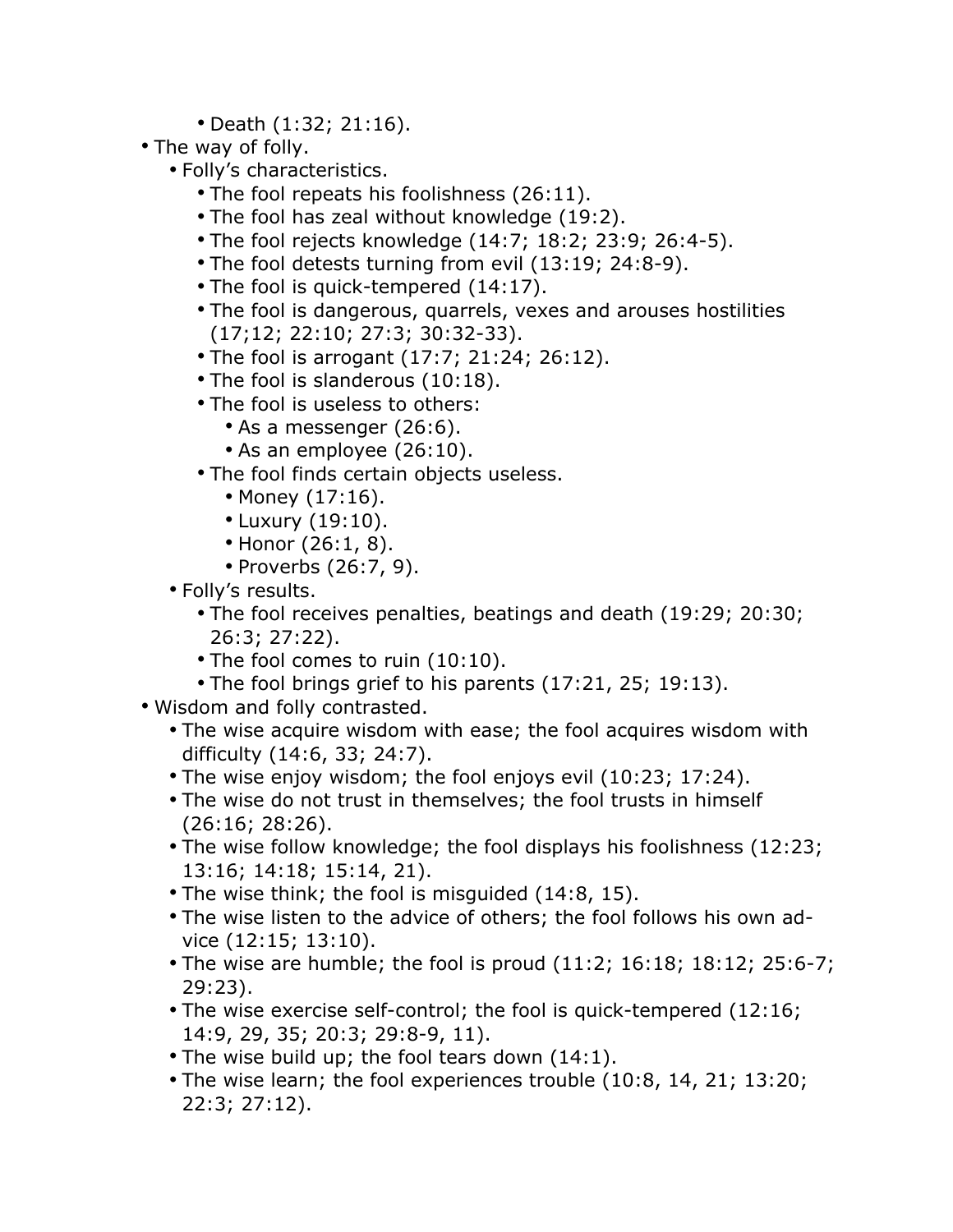- The wise are rewarded; the fool suffers (9:12; 10:13; 13:15; 16:22).
- The wise accepts discipline, correction and rebuke; the fool rejects all of these (9:7-9; 10:17; 12:1; 13:1, 13, 18; 15:5, 12, 32; 17:10; 19:16, 25; 21:11; 29:1).
- The wise are praised; the fool is despised (12:8).
- The wise become wealthy; the fool lives in poverty (14:24; 21:5, 20).
- The wise bring joy to their parents; the fool brings grief to his parents (10:1; 15:20; 28:7; 29:3).

#### *The Righteous And The Wicked*

- Righteousness and wickedness defined.
	- Terms associated with righteousness.
		- "Righteous" -- Hebrew *tsaddiyq*, meaning "to be right (in a moral or forensic sense)."
		- "Justice" -- Hebrew *mishpat* from *shaphat*, meaning "to judge, i.e., to pronounce sentence (for or against); by implication to vindicate or punish; by extension to govern; passively to litigate."
		- "Integrity" -- Hebrew *tummah* from *tom*, meaning "completeness; figuratively prosperity; usually (morally) innocence."
		- "Upright" -- Hebrew *yashar*, meaning "to be straight or even."
		- "Good" -- Hebrew *towb*, meaning "to be (do or make) good (or well) in the widest sense."
	- Terms associated with wickedness.
		- "Wicked" -- Hebrew *rasha'*, meaning "morally wrong; concretely a (actively) bad person."
		- "Evil" -- Hebrew *ra'* from *ra'a'*, meaning "to spoil (literally by breaking into pieces); figuratively to make (or be) good for nothing, i.e., bad (physically, socially or morally)."
		- "Sin" -- Hebrew *chatta'ah* from *chata'*, meaning "to miss; hence (figuratively and generally) to sin."
		- "Transgression" -- Hebrew *pesha'* from *pasha'*, meaning "to break away (from just authority), i.e., trespass, apostatize, quarrel."
		- "Perverse" -- Hebrew *tahpukah* from *haphak*, meaning "to turn about or over; by implication to change, overturn, return, pervert;" and the Hebrew word *'iqqesh* from *'aqash*, meaning "to knot or distort; figuratively to pervert (acts or declare perverse)."
- The way of righteousness and the way of wickedness.
	- Qualities of the righteous and the wicked.
		- The walk of the righteous and the wicked.
			- The walk of the righteous (4:18-19; 13:9).
			- The walk of the upright (11:3; 15:19; 21:8; 25:19).
			- The walk of integrity (4:25-27; 11:5; 13:6; 16:17; 20:7).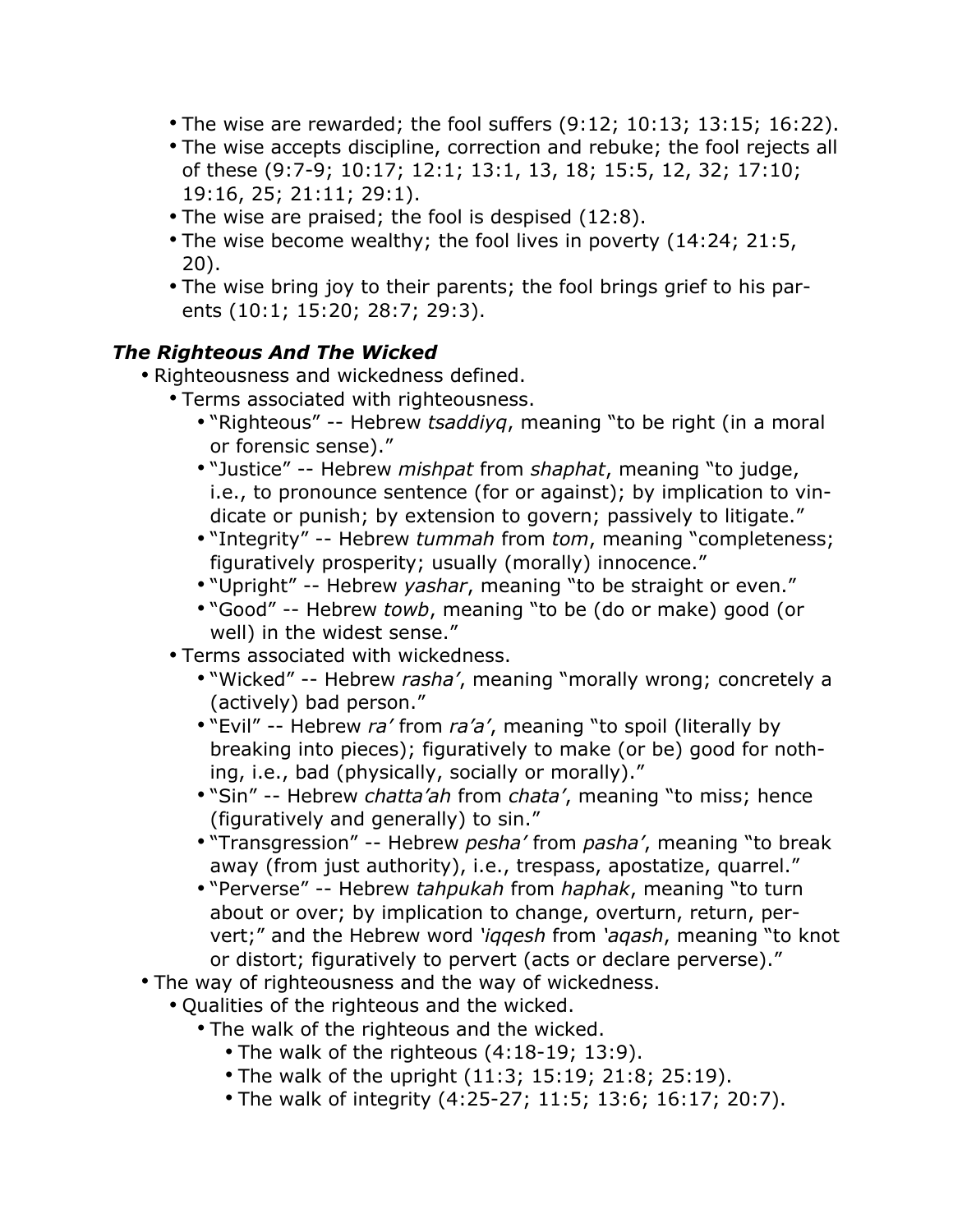- The walk of the wicked (4:14-17; 17:11; 21:10).
- The plans of the righteous and the wicked.
	- The just plans of the righteous (12:5).
	- The evil plans of the wicked (1:10-19; 16:27, 29-30; 21:7; 30:11-14).
- The justice of the righteous and the wicked.
	- The righteous care about justice (18:17; 29:7).
	- The wicked pervert justice (17:23, 26; 18:5; 19:28; 24:23-26; 28:21).
- The possessions of the righteous and the wicked.
	- The righteous are generous (12:10).
- The wicked are never satisfied (12:25-26; 27:20; 30:15-16).
- The attitude of the righteous and the wicked.
	- The righteous are careful, but the wicked do not think (12:26; 21:29).
	- The righteous are humble, but the wicked are proud (6:17; 21:4).
	- The righteous keep the law, but the wicked disobey the law (29:18).
	- The righteous hate what is false and disobedient, but the wicked promote shame (13:5; 18:3; 29:26; 29:10, 27).
	- The righteous are bold and strong in spirit, but the wicked are weak in spirit (24:15-16; 28:1, 5).
- God's evaluation of the righteous and the wicked.
	- Conduct indicates character (20:11).
	- The righteous are polluted when they give way to the wicked (25:26).
	- Better to be righteous and poor, than wicked and prosperous (16:8, 19; 19:1; 28:6).
	- People are happy with the righteous, but unhappy with the wicked (11:10; 28:12, 28: 29:2).
	- The religion of the wicked is detestable (21:27; 28:9).
- Results of being righteous or wicked.
	- The righteous avoid trouble, but the wicked encounter trouble (10:2; 11:4, 6, 8, 21; 12:21; 13:17; 22:5, 8; 24:1-2).
	- The righteous are secure, but the wicked fall (6:12-15; 10:9, 25, 30; 12:3, 7; 14:11, 32; 28:18).
	- The righteous attain to life, but the wicked are led to death (10:11, 16; 11:19; 12:28; 14:12; 16:25, 31; 20:20; 21:21; 24:19-20; 28:15-16, 24; 30:17).
	- The righteous get what they want, and the wicked get what they want.